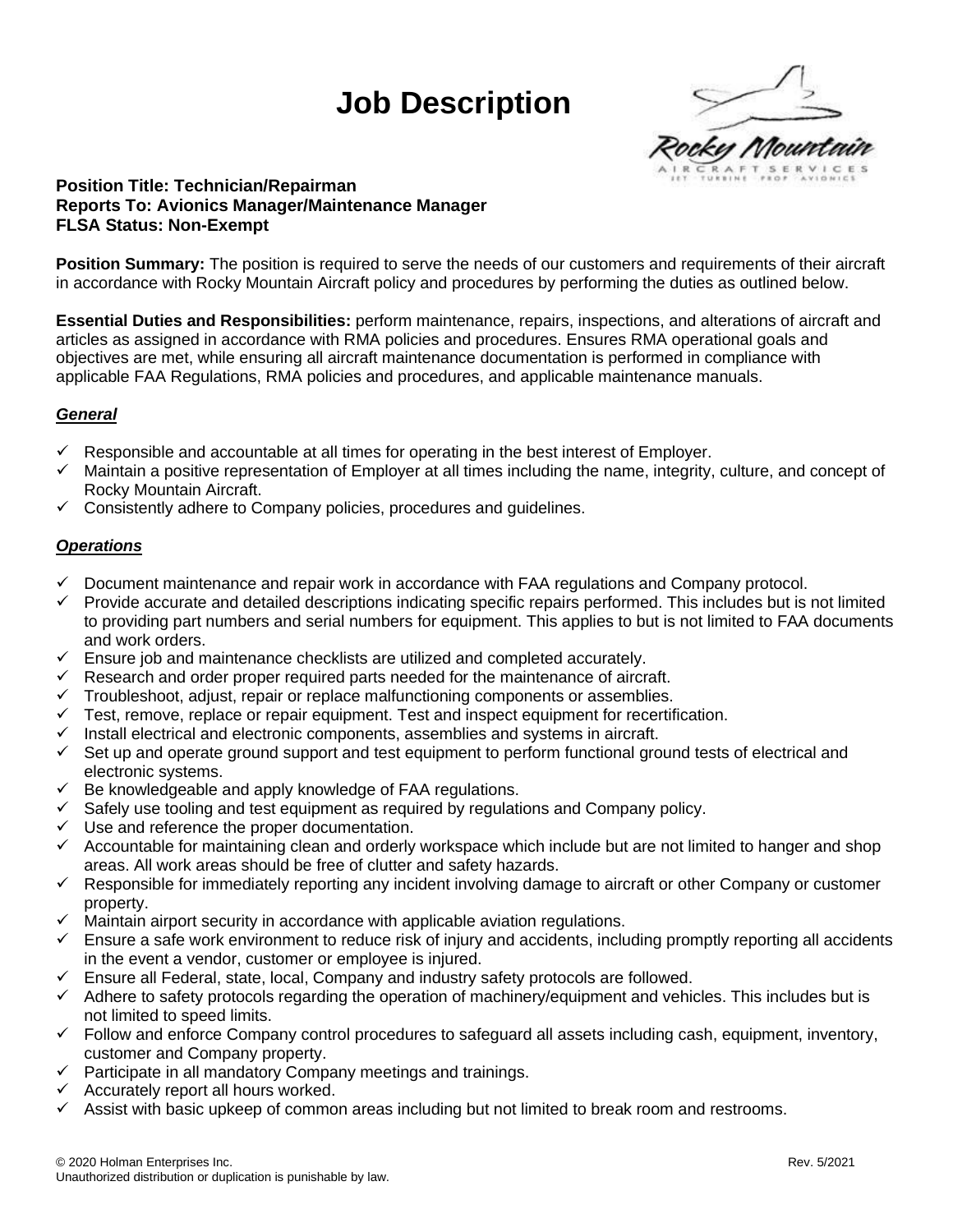$\checkmark$  Temporarily assist other departments as needed which includes but is not limited to project work outside the normal scope of day-to-day responsibilities.

## **Qualifications/Requirements:**

- ➢ *Must always maintain an awareness that lives are dependent upon the ability to perform all tasks assigned with accuracy and uncompromised concern for safety.*
- ➢ *Must have high level of interpersonal skills with ability to handle sensitive and confidential information appropriately.*
- ➢ *Must have strong written and oral communication skills to tactfully and professionally interact with individuals at all levels of the organization and outside the organization.*
- ➢ *Must be able to think on their feet and quickly synthesize information using common sense and reasoning to analyze and resolve issues while including appropriate people in decision making process.*
- ➢ *Must demonstrate professional and respectful relationships with all co-workers, vendors, customers, supervisors and managers.*
- ➢ *Must be able to work independently as well as productively in a team setting.*
- ➢ *Must have ability to safely multitask, prioritize, and adapt to unforeseen priority changes.*
- ➢ *Must demonstrate self reliance, stamina, and drive.*
- ➢ *Must have high levels of objectivity and emotional consistency with the ability to remain level-headed.*
- ➢ *Must commit to long hours of work when necessary and ensure work responsibilities are covered when required.*
- ➢ *Must have availability to work weekends, evenings and holidays.*
- ➢ *Must have the ability to travel.*
- ➢ *Must demonstrate knowledge of basic math calculations.*
- ➢ *Must have valid Driver's License, current vehicle insurance preferred and a minimum of two years driving experience.*
- ➢ *Must possess working knowledge of business and reporting software, internet software, point of sales systems, spreadsheet software and work processing software.*
- ➢ *High School Diploma or equivalent preferred.*
- ➢ *Must obtain Repairman Certification within two (2) years of hire date.*
- ➢ *Must be able to learn, understand and retain complex information about many different systems and types of aircraft.*
- ➢ *Must complete Company, industry, state and Federally required trainings, certifications and courses within the timeline provided during initial training period.*
- ➢ *Must have basic mechanic tools to perform standard aviation repairs.*
- ➢ *Must possess a valid Airframe and Powerplant License.*

#### **Physical Demands**:

This is a laborious position in which it is regularly required to have frequent quick movement including constant standing and walking. The position involves other regular movement including, but not limited to, climbing, bending, kneeling, squatting, reaching, twisting, lifting and carrying. The employee must frequently lift/move/carry up to 25 pounds (at times over your head), occasionally lift and/or move up to 50 pounds and seldom lift and/or move up to 75 pounds.

#### **Work Environment:**

The work environment is fast paced, busy and has moderate to high noise levels. Occasionally, there is exposure to extreme/excessive weather conditions cold or hot, such as exposure to snow, hail or rain as well as heat from the sun or machines. There is frequent exposure to hazardous and flammable materials used in the aviation industry such as but not limited to aviation fuels, oils and fumes. There is frequent exposure to potentially dangerous equipment, including but not limited to moving aircraft, propellers and jet engines.